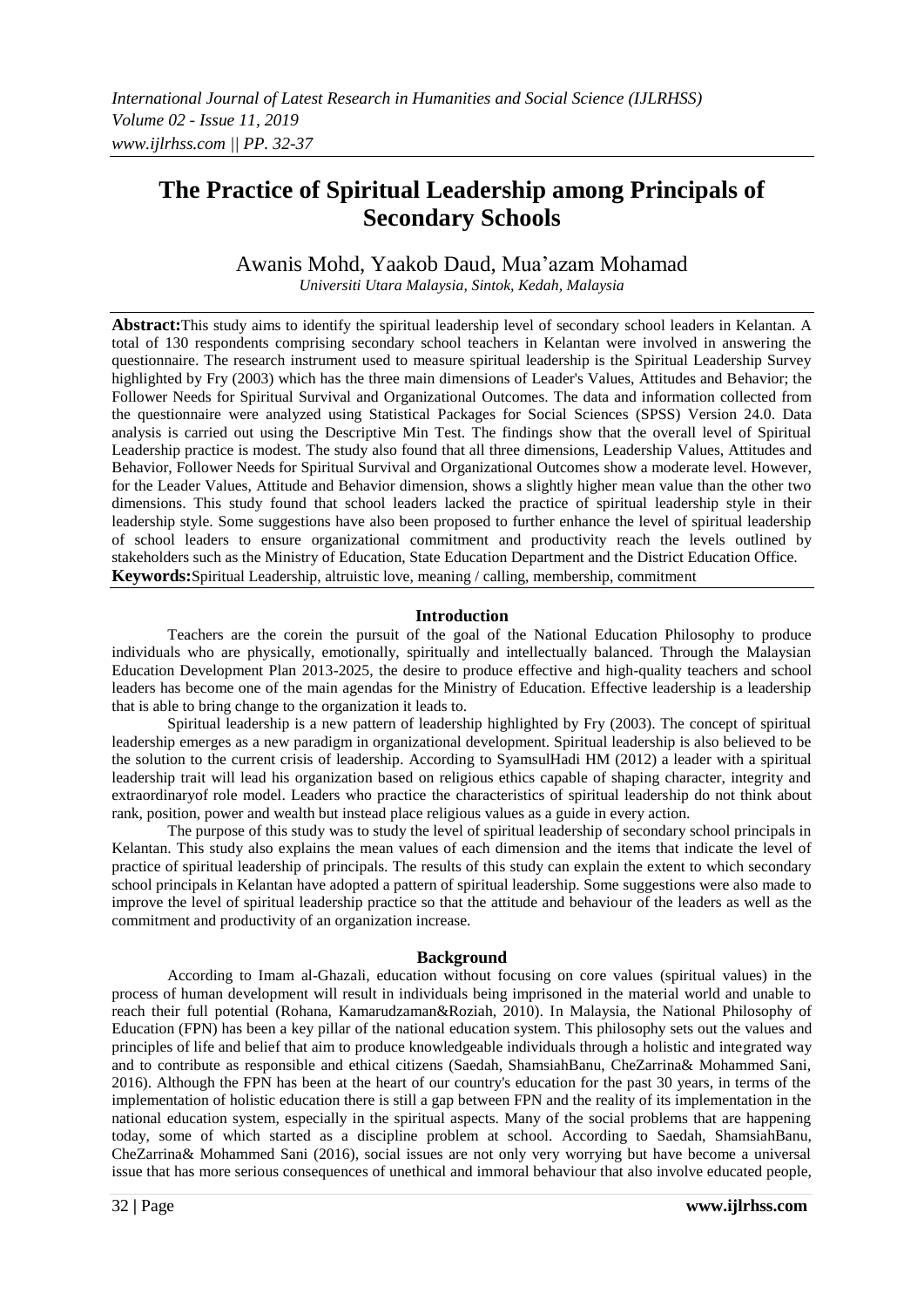### *Volume 02 - Issue 11, 2019*

### *www.ijlrhss.com || PP. 32-37*

such as corruption and broken trust between employees and executives. These issues raise questions about the principal's spiritual leadership pattern in schools.

Western education systems are also aware of this when they begin to recognize the importance of a school adopting spiritual values such as love or altruistic love that emphasize caring, care and respecting themselves and others. School without love and happiness will be missed (Malone & Fry, 2003). Principals need to involve the entire school community such as administrators, counselors, teachers and parents in the sharing of ideas to help achieve student achievement. Thus, the practice of spiritual leadership is seen as one of the efforts that should be adopted to create a school environment rich in altruistic love values to enhance motivation, commitment and productivity.

### **Definition of Spiritual Leadership**

Spiritual leadership is seen as the values, attitudes and behaviors of leaders who need to motivate themselves and others through the sense of calling, being valued and understood (membership) resulting in spiritual well-being. According to Tobroni (2005), spiritual values such as istiqomah, sincerity, jihad and good practice which are the basis of core belief, core values and organizational philosophy can play a role in guiding the organization community in determining vision, mission and organizational behavior. Therefore, this spiritual leadership aims to motivate and inspire workers through the creation of a vision and culture based on altruistic values to produce a workforce that has organizational commitment and productivity (Fry et al., 2005). An important factor to consider in improving work performance is organizational commitment. Organizational commitment is an attitude that reflects the employees' loyalty to the organization on a continuous basis, whereby members of the organization focus their attention on organizational success and continuous progress (ZainulArifin Noor, 2012).

Spiritual leadership emphasizes the practice of religious values in the organization being led. According to Anita Rahmawaty (2016), in Islam the leadership of the Prophet Muhammad was regarded as having the best spiritual leadership traits capable of developing the most ideal and successful leadership with its main attributes namely *siddiq* (integrity), trust (belief), *tabligh* ( conveys that touches human relationships) and *fathonah* (wise). In the context of education, this leadership requires principals to set up two situations in the school, which is to create a shared vision of the teachers and they feel the responsibility to fulfill that vision by innovating. The second situation is that school principals need to make altruistic love between school leaders and teachers a school culture.

### **Spiritual Leadership Theory**

In this study, Fry's Theory of Spiritual Leadership (2003, 2005) was used to explain the practice of spiritual leadership among principals in Kelantan's secondary schools. Fry (2003) has developed a Spiritual Leadership Survey instrument that contains three main dimensions: 1) Leadership values, attitudes and behaviours; 2) the Follower Needs for Spiritual Survival; and 3) Organizational outcomes. The three main dimensions of the model were further subdivided into seven subdimensions that included 36 items.

**Dimension 1**: Leadership values, attitudes and behaviours have three subdimensions: 1) vision; 2) hope / faith and 3) altruistic love. School leaders are responsible for shaping the school's vision, explaining the direction of the school organization and explaining the role of each teacher in fulfilling that vision.

**Dimension 2**: Follower needs for spiritual survival dimension is divided into two subdimensions: 1) meaning / calling; and 2) membership. This dimension shows that spiritual leadership does not override the importance of employees in moving an organization. In order to be successful, school leaders need to create an environment that helps teachers feel good about their work and feels that the work they do is very important for students and schools. School leaders also need to appreciate and respect the work of teachers in bringing success to the school.

**Dimension 3**: Organizationaloutcomes consists of two subdimensions: 1) organizational commitment and 2) productivity. This dimension looks at employee loyalty and commitment to their organization. School leaders need to create school situations that make teachers feel they are a part of their families. In addition, this dimension also emphasizes efficiency in producing productivity for the success of an organization.

### **Methodology**

This study was conducted quantitatively using a cross-sectional survey design to measure organizational members' perceptions of their leaders. The study involved 130 respondents from the national secondary school teachers in Kelantan who were selected to answer the questionnaire distributed. This study uses questionnaire instruments as a measurement tool. The spiritual leadership questionnaire was adapted from Fry (2003) which contained three dimensions and seven subdivisions involving 36 items. The three dimensions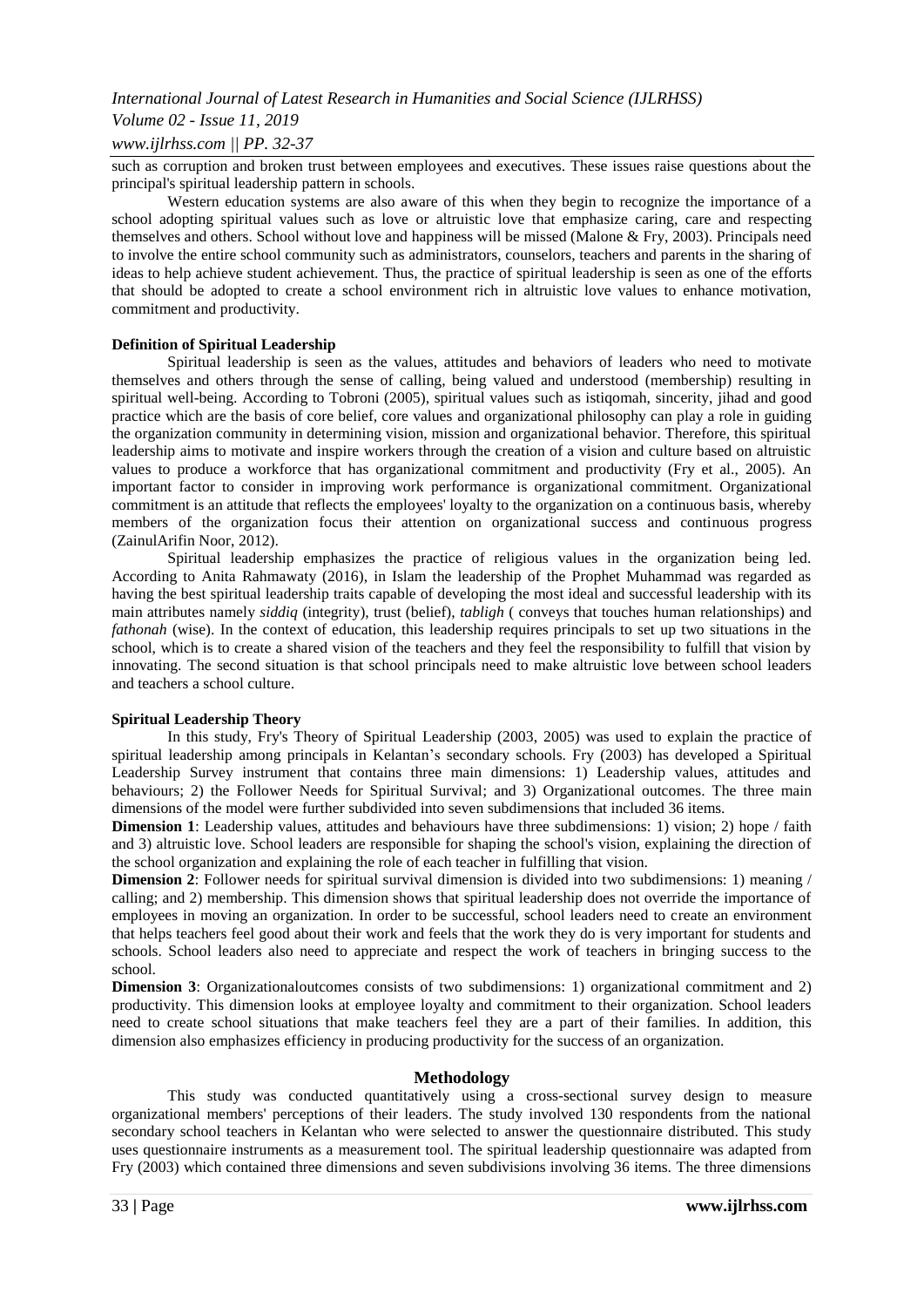*Volume 02 - Issue 11, 2019*

*www.ijlrhss.com || PP. 32-37*

of spiritual leadership variables are leader values, attitudes and behaviours; the follower needs for spiritual survival and the organizational outcomes. In this study, data were analysed using Statistical Package of Social Science Program (SPSS) version 24. The data obtained were analysed using descriptive methods to determine the level of spiritual leadership practice of secondary schools in Kelantan.

### **Findings**

This section discusses the level of spiritual leadership among principals of secondary schools in the state of Kelantan. According to Table 1, the mean classification of the studied variables can be determined.

| <b>Classification of Min</b> | Interpretation |  |
|------------------------------|----------------|--|
| $1.00 - 1.99$                | Very Low       |  |
| $2.00 - 2.99$                | Low            |  |
| $3.00 - 3.99$                | Moderate       |  |
| $4.00 - 4.99$                | High           |  |
| 5.00                         | Very High      |  |

| Table 1: Classification of Min |  |
|--------------------------------|--|
|                                |  |
|                                |  |
|                                |  |
|                                |  |
|                                |  |

(Source: Ary, Jacobs &Razavieh, 2002)

#### **Principal Practice of Spiritual Leadership**

Table 2: Min Scale Analysis and Standard deviation of Spiritual Leadership Levels

| Principal               |     |        |                       |          |  |
|-------------------------|-----|--------|-----------------------|----------|--|
|                         | N   | Min    | Standard<br>deviation | Level    |  |
| Spiritual<br>Leadership | 130 | 3.7494 | .37591                | Moderate |  |

Table 2 shows that the level of spiritual leadership of secondary school principals in Kelantan as a whole is moderate, with a mean value of 3.74.

#### **Level of Practice for Spiritual Leadership by Dimension**

Table3: Analysis of Min Score and Standard Deviation Levels of Spiritual LeadershipPrincipal byDimension

|                                              | N   | Min    | <b>Standard Deviation</b> | Level    |
|----------------------------------------------|-----|--------|---------------------------|----------|
| Leadership Values,<br>Attitudes and Behavior | 130 | 3.9047 | .43053                    | Moderate |
| Follower Needs for Spiritual<br>Survival     | 130 | 3.7735 | .46406                    | Moderate |
| <b>Organizational Outcomes</b>               | 130 | 3.5010 | 3.5166                    | Moderate |

Based on Table 3, the mean value of the principal dimension, attitude and behaviour was 3.90 indicating a moderate level. For the follower needs for spiritual survival dimension, the mean value was 3.77 and the mean commitment and productivity dimension was 3.50 which indicated a moderate level. Out of these three dimensions, leader values, attitudes and behaviours are dimensions that show higher mean values than the other two dimensions. This shows that school principals pay more attention to the values, attitudes and behaviours of leaders in managing their administration.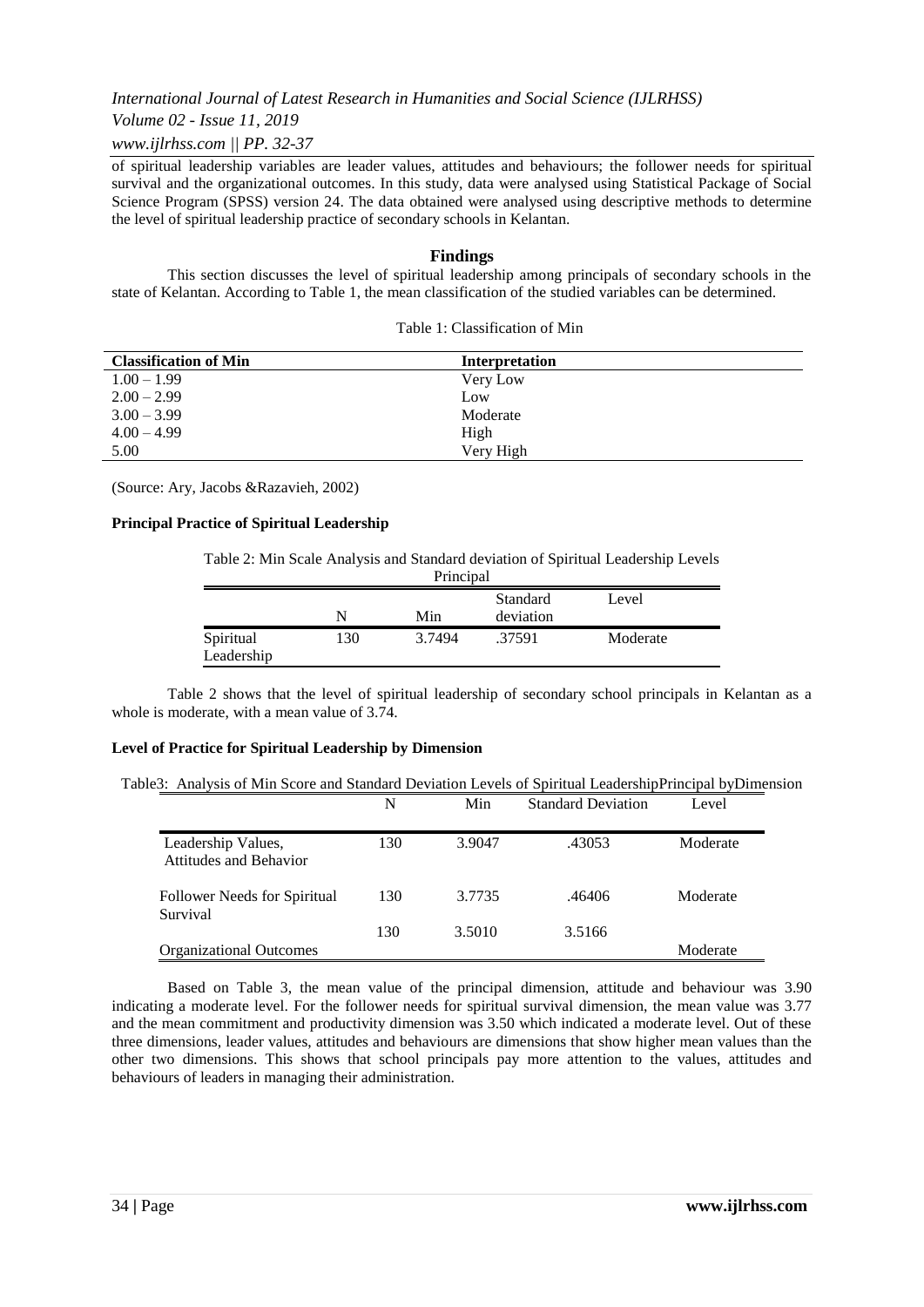# **Level of Practice of Spiritual Leadership by Item**

|                                                | raoic +. Milli of Spiritual Leadership in Secondary School, Kelanian |             |      |          |
|------------------------------------------------|----------------------------------------------------------------------|-------------|------|----------|
| Item                                           | dimensi                                                              | $\mathbf N$ | Min  | Tahap    |
| Leader understand and committed to             | Leadership Values,                                                   |             |      |          |
| organization's vision.                         | Attitudes and Behaviour                                              | 130         | 4.29 | High     |
| My workgroup has a vision statement that       | Leadership Values,                                                   |             |      |          |
| brings out the best in school leader           | Attitudes and Behaviour                                              | 130         | 4.22 | High     |
| The organization's vision inspires the best    | Leadership Values,                                                   |             |      |          |
| performance of school leader.                  | Attitudes and Behaviour                                              | 130         | 4.19 | High     |
| School leader have faith in the organization's | Leadership Values,                                                   |             |      |          |
| vision.                                        | Attitudes and Behaviour                                              | 130         | 4.16 | High     |
| The organization's vision is clear and         | Leadership Values,                                                   |             |      |          |
| compelling.                                    | Attitudes and Behaviour                                              | 130         | 4.25 | High     |
| The school leader made me trust the            | Leadership Values,                                                   |             |      |          |
| organization he led                            | Attitudes and Behaviour                                              | 130         | 3.88 | Moderate |
| School leader has willing to "do whatever it   | Leadership Values,                                                   |             |      |          |
| takes" to insure that it accomplishes its      | Attitudes and Behaviour                                              | 130         | 4.08 | High     |
| mission                                        |                                                                      |             |      |          |
| School leader persevere and exert extra effort | Leadership Values,                                                   |             |      |          |
| to help the organization succeed because they  | <b>Attitudes and Behaviour</b>                                       | 130         | 4.12 | High     |
| have faith in what it stands for.              |                                                                      |             |      |          |
| I always do my best in my work because I       | Leadership Values,                                                   |             |      |          |
| have faith in my organization and              | Attitudes and Behaviour                                              | 130         | 4.10 | High     |
| its leaders                                    |                                                                      |             |      |          |
| I set challenging goals for my work because I  | Leadership Values,                                                   |             |      |          |
| have faith in my organization                  | Attitudes and Behaviour                                              | 130         | 4.02 | High     |
| and want us to succeed                         |                                                                      |             |      |          |
| School leaderdemonstrate their faith in the    | Leadership Values,                                                   |             |      |          |
| organization and its mission                   | Attitudes and Behaviour                                              | 130         | 4.07 | High     |
| School leader make every effort to ensure      | Leadership Values,                                                   |             |      |          |
| organizational success                         | Attitudes and Behaviour                                              | 130         | 4.04 | High     |
| School leaderreally cares about its people     | Leadership Values,                                                   |             |      |          |
|                                                | Attitudes and Behaviour                                              | 130         | 3.70 | Moderate |
| School leader is kind and considerate toward   | Leadership Values,                                                   |             |      |          |
| its workers.                                   | Attitudes and Behaviour                                              | 130         | 3.37 | Moderate |
| School leader take care of their workers       | Leadership Values,                                                   | 130         | 3.29 |          |
|                                                | Attitudes and Behaviour                                              |             |      | Moderate |
| School leader in my organization "walk the     | Leadership Values,                                                   |             |      |          |
| walk" as well as "talk the talk                | Attitudes and Behaviour                                              | 130         | 3.50 | Moderate |
| School leader is trustworthy and loyal to its  | Leadership Values,                                                   |             |      |          |
| employees                                      | Attitudes and Behaviour                                              | 130         | 3.37 | Moderate |
| School leaderdoes not punish honest mistakes   | Leadership Values,                                                   |             |      |          |
|                                                | Attitudes and Behaviour                                              | 130         | 3.55 | Moderate |
| The school leader in my organization are       | Leadership Values,                                                   |             |      |          |
| honest and without false pride                 | Attitudes and Behaviour                                              | 130         | 3.48 | Moderate |
| The school leader in my organization have the  | Leadership Values,                                                   |             |      |          |
| courage to stand up                            | Attitudes and Behaviour                                              | 130         | 3.33 | Moderate |
| for his people                                 |                                                                      |             |      |          |
|                                                | Follower Needs for                                                   |             |      |          |
| The work I do is very important to me          | Spiritual Survival                                                   | 130         | 4.08 | High     |
| My job activities are personally meaningful to | Follower Needs for                                                   |             |      |          |
| me                                             | Spiritual Survival                                                   | 130         | 4.06 | High     |
|                                                | Follower Needs for                                                   |             |      |          |
| The work I do is meaningful to me              | Spiritual Survival                                                   | 130         | 4.08 | High     |
| The work I do makes a difference in people's   | Follower Needs for                                                   |             |      |          |

Table 4: Min of Spiritual Leadership in Secondary School, Kelantan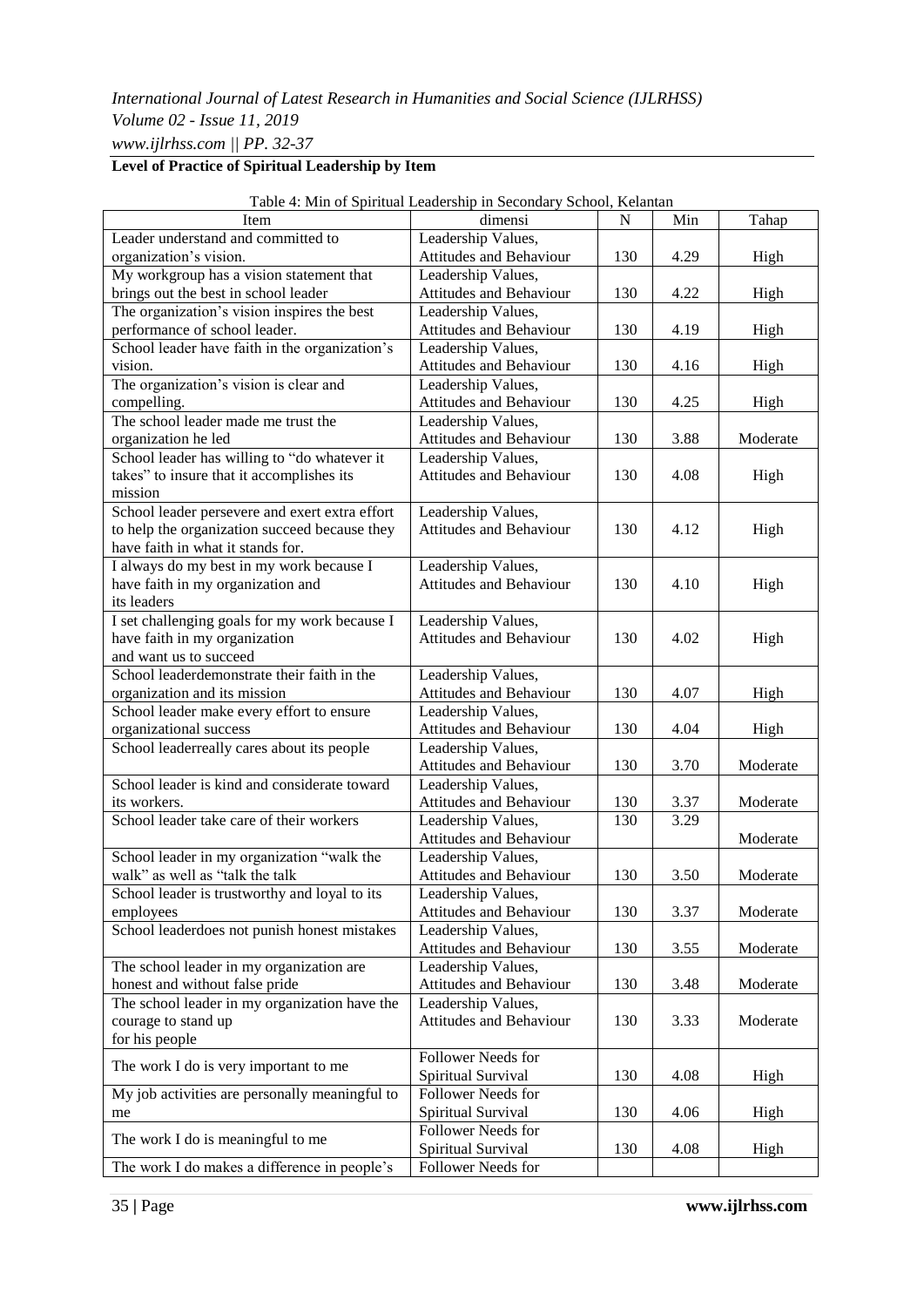### *Volume 02 - Issue 11, 2019 www.ijlrhss.com || PP. 32-37*

| lives                                                    | Spiritual Survival             | 130 | 3.98 | High     |
|----------------------------------------------------------|--------------------------------|-----|------|----------|
| I feel my organization understands my                    | Follower Needs for             |     |      |          |
| concerns                                                 | Spiritual Survival             | 130 | 3.58 | Moderate |
| I feel my organization appreciates me, and my            | Follower Needs for             |     |      |          |
| work                                                     | Spiritual Survival             | 130 | 3.48 | Moderate |
| I feel highly regarded by my leadership                  | Follower Needs for             |     |      |          |
|                                                          | Spiritual Survival             | 130 | 3.52 | Moderate |
| I feel I am valued as a person in my job                 | Follower Needs for             |     |      |          |
|                                                          | Spiritual Survival             | 130 | 3.52 | Moderate |
| Saya rasa pemimpin sekolah menunjukkan                   | Follower Needs for             |     |      |          |
| penghormatan kepada saya dan kerja saya                  | Spiritual Survival             | 130 | 3.38 | Moderate |
| I do not feel like "part of the family" in this          | <b>Organizational Outcomes</b> | 130 | 2.41 | Low      |
| organization                                             |                                |     |      |          |
| I would be very happy to spend the rest of my            | <b>Organizational Outcomes</b> | 130 | 3.65 | Moderate |
| career with this organization                            |                                |     |      |          |
| I talk up this organization to my friends as a           | <b>Organizational Outcomes</b> |     |      |          |
| great place to work for.                                 |                                | 130 | 3.52 | Moderate |
| I really feel as if my organization's problems           | <b>Organizational Outcomes</b> |     |      |          |
| are my own                                               |                                | 130 | 3.56 | Moderate |
| Everyone is busy in my department; there is              | <b>Organizational Outcomes</b> | 130 | 3.52 | Moderate |
| little idle time                                         |                                |     |      |          |
| In my department, work quality is a high                 | <b>Organizational Outcomes</b> | 130 | 3.81 | Moderate |
| priority for all workers                                 |                                |     |      |          |
| In my department, everyone gives his/her best<br>efforts | <b>Organizational Outcomes</b> | 130 | 3.82 | Moderate |
|                                                          |                                |     |      |          |

# **Discussion and Suggestions**

# **Discussion of the Implications of Theoretical Studies**

The findings of this study shows that spiritual leadership in secondary schools in Kelantan is at a moderate level with a mean value of 3.74. Several studies have been conducted that shows the importance of spiritual values in an organization (SyamsulHadi HM, 2012; Tobroni, 2015; Anita Rahmawaty, 2016). Spiritual values in leadership can motivate and inspire employees to develop their organizational vision and culture as well as increase their commitment to the organization that ultimately affects job satisfaction and employee's performance (Anita Rahmawaty, 2016). This means that spiritual practice in teacher leadership can help increase the motivation and performance of teachers at school. Leaders who exhibit behaviors consistent with the vision, mission and goals of the school, safeguard the welfare of teachers, respect and respect for teachers will produce successful teachers who are committed, willing to work and willing to sacrifice for the benefit of students and schools. Prioritizing others also affects organizational commitment and internal and external productivity at all levels of the organization (Malone & Fry, 2003). Therefore, the practice of spiritual leadership needs to be enhanced within the principals to ensure the success and excellence of the school.

Further studies have shown that there are only minor differences between the three dimensions of spiritual leadership. Dimensions of values, attitudes and behaviours of leaders show a higher mean reading value of 3.90 than the other two dimensions. Whereas the employee's spiritual needs dimension shows a descriptive mean value of 3.77 and the Organizational Success dimension reads its mean value of 3.50. These differences indicate that school principals are more concerned with one dimension - the values, attitudes and behaviours of leaders in their spiritual leadership practices. The third lowest dimension of mean value readings also shows that teachers' commitment is modest because school principals practice spiritual leadership at a moderate level. The study also found that the attitude of the principals who were less concerned with the welfare and spiritual needs of teachers led to teacher motivation and commitment. This finding is likely to affect the performance of teachers in schools that will ultimately affect student achievement in particular and in general. The extent to which leaders behave in schools will be monitored and evaluated by teachers. The findings of Ari Cahyono (2012), supported this study by highlighting the role of leaders in influencing the performance of their employees compared to other factors such as organizational motivation and culture. Therefore, principals need to further the practice of these three dimensions of spiritual leadership.